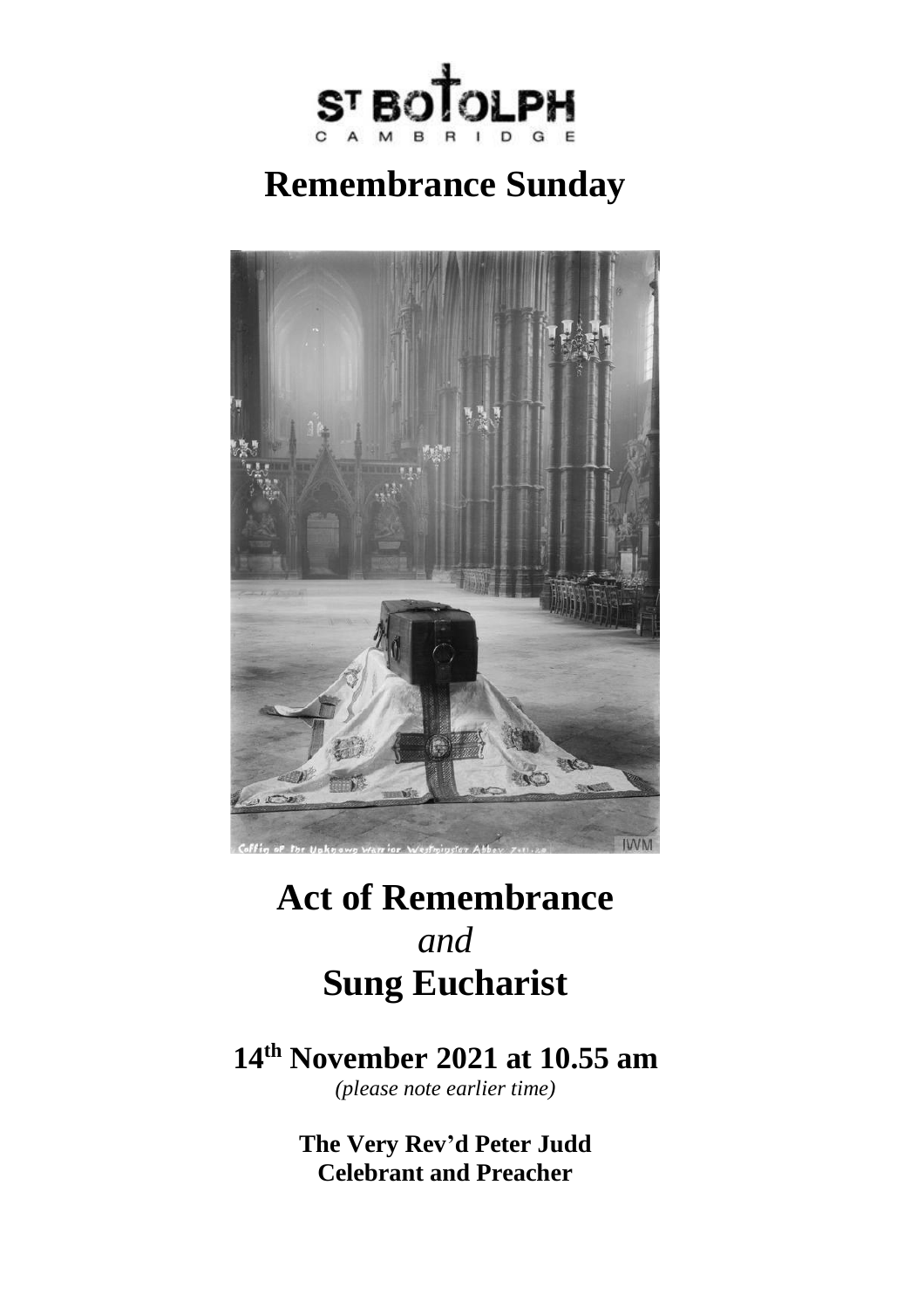#### **WELCOME**

#### THE ACT OF REMEMBRANCE

ET us remember before God those who have died for their country in war; those whom we knew, and Let us remember before God those who have died for their country in war; those whom we knew, and whose memory we treasure; and all who have lived and died in the service of the peoples of the world.

¶ *The names are read out by Jayne Ringrose*

¶ *The wreath, which is placed on the Altar, will be laid at the War Memorial at the end of the service*

They shall grow not old as we that are left grow old: Age shall not weary them, nor the years condemn. At the going down of the sun and in the morning We will remember them. **We will remember them.**

#### **SILENCE**

*(Two minutes silence is kept)*

When you go Home, tell them of us and say, For your Tomorrow, we gave our Today.

#### THE NATIONAL ANTHEM

God save our gracious Queen! Long live our noble Queen! God save The Queen! Send her victorious Happy and glorious Long to reign over us God save the Queen!

#### **In Flanders Fields**

*(Read by Clare Walker Gore)*

In Flanders fields, the poppies grow between the crosses, row on row, that mark our places; and in the sky the larks, still bravely singing, fly scarce heard amongst the guns below.

We are the Dead. Short days ago we lived, felt dawn, saw sunset glow, loved and were loved, and now we lie in Flanders fields.

Take up your quarrel with the foe; to you from failing hands we throw the torch; be yours to hold it high.

If ye break faith with us who die we shall not sleep, though poppies grow in Flanders fields.  *Dr John McCrae, 1914/1915*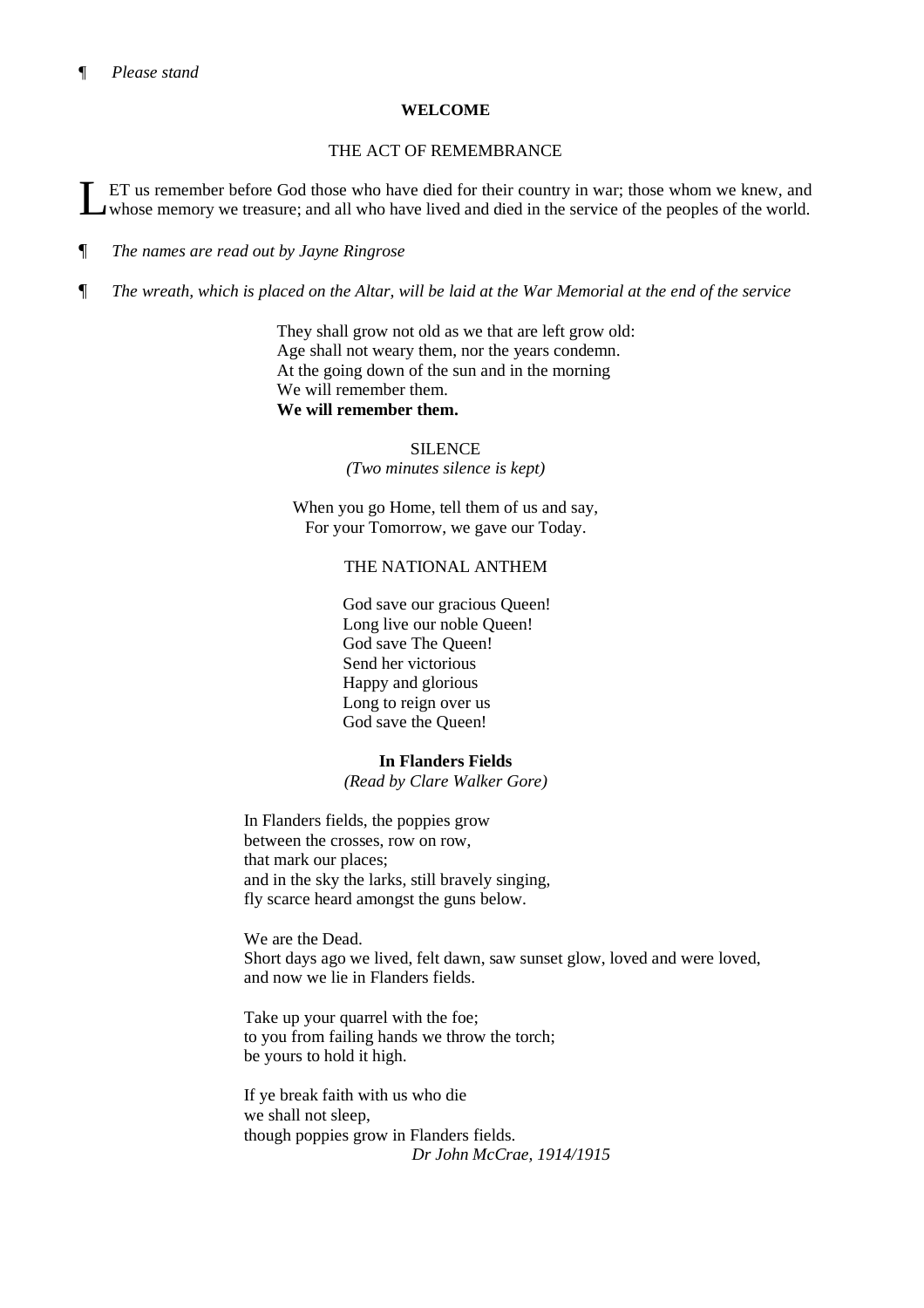#### PRAYERS

ALMIGHTY and eternal God, from whose love in Christ we cannot be parted, either by death or life:<br>A hear our prayers and thanksgivings for all whom we remember this day. Fulfil in us, as in them, the hear our prayers and thanksgivings for all whom we remember this day. Fulfil in us, as in them, the purpose of your love; and bring us all to your eternal joy; through Jesus Christ our Lord. **Amen.**

ORD God of the nations, whose sovereign rule brings justice and peace, have mercy on our broken and divided world. Pour out your peace into the hearts of all, that all races and peoples may learn to live as members of one family in obedience to your law, through Jesus Christ our Lord. **Amen.** L

#### **Hymn NEH 417** *O God our help in ages past*

#### COLLECT FOR THE DAY

EVER living God, we remember those whom you have gathered from the storm of war into the peace of your presence. May the same peace calm our fears. Bring justice to all peoples and establish harmony **y** your presence. May the same peace calm our fears. Bring justice to all peoples and establish harmony among the nations, through Jesus Christ Our Lord. **Amen**.

¶ *Please sit*

#### THE EPISTLE

#### *(read by Nicholas Barker)*

*The Epistle is written in fifteenth chapter of the first letter of St Paul to the Corinthians, beginning at the fiftieth verse.*

TOW this I say, brethren, that flesh and blood cannot inherit the kingdom of God; neither doth corruption NOW this I say, brethren, that flesh and blood cannot inherit the kingdom of God; neither doth corruption inherit incorruption. Behold, I shew you a mystery; We shall not all sleep, but we shall all be changed, In a moment, in the twinkling of an eye, at the last trump: for the trumpet shall sound, and the dead shall be raised incorruptible, and we shall be changed. For this corruptible must put on incorruption, and this mortal must put on immortality. So when this corruptible shall have put on incorruption, and this mortal shall have put on immortality, then shall be brought to pass the saying that is written, Death is swallowed up in victory. O death, where is thy sting? O grave, where is thy victory? The sting of death is sin; and the strength of sin is the law. But thanks be to God, which giveth us the victory through our Lord Jesus Christ. Therefore, my beloved brethren, be ye stedfast, unmoveable, always abounding in the work of the Lord, forasmuch as ye know that your labour is not in vain in the Lord.

*Here endeth the Epistle.*

¶ *Please stand*

#### **Gradual Hymn NEH 331** *Abide with me*

#### THE GOSPEL

*The Holy Gospel is written in fifteenth chapter of the Gospel according to St John, beginning at the ninth verse* **Glory be to thee, O Lord.**

S the Father hath loved me, so have I loved you: continue ye in my love. If ye keep my commandments, ye As the Father hath loved me, so have I loved you: continue ye in my love. If ye keep my commandments, ye shall abide in my love; even as I have kept my Father's commandments, and abide in his love. These things have I spoken unto you, that my joy might remain in you, and that your joy might be full. This is my commandment, That ye love one another, as I have loved you. Greater love hath no man than this, that a man lay down his life for his friends. Ye are my friends, if ye do whatsoever I command you. Henceforth I call you not servants; for the servant knoweth not what his lord doeth: but I have called you friends; for all things that I have heard of my Father I have made known unto you. Ye have not chosen me, but I have chosen you, and ordained you, that ye should go and bring forth fruit, and that your fruit should remain: that whatsoever ye shall ask of the Father in my name, he may give it you. These things I command you, that ye love one another.

This is the Gospel of Christ. **Praise be to thee, O Christ.**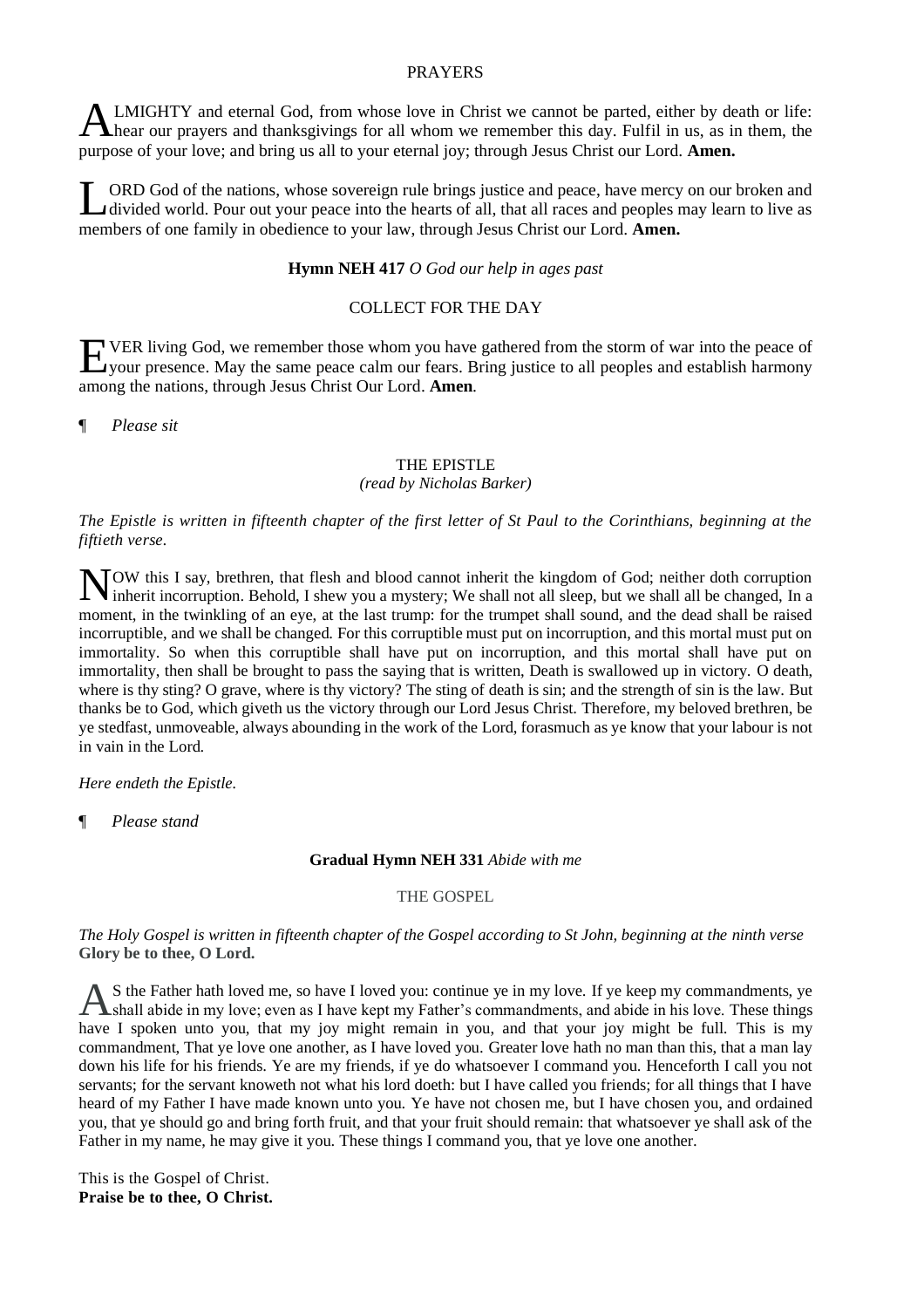#### THE NICENE CREED



¶ *Please sit*

THE SERMON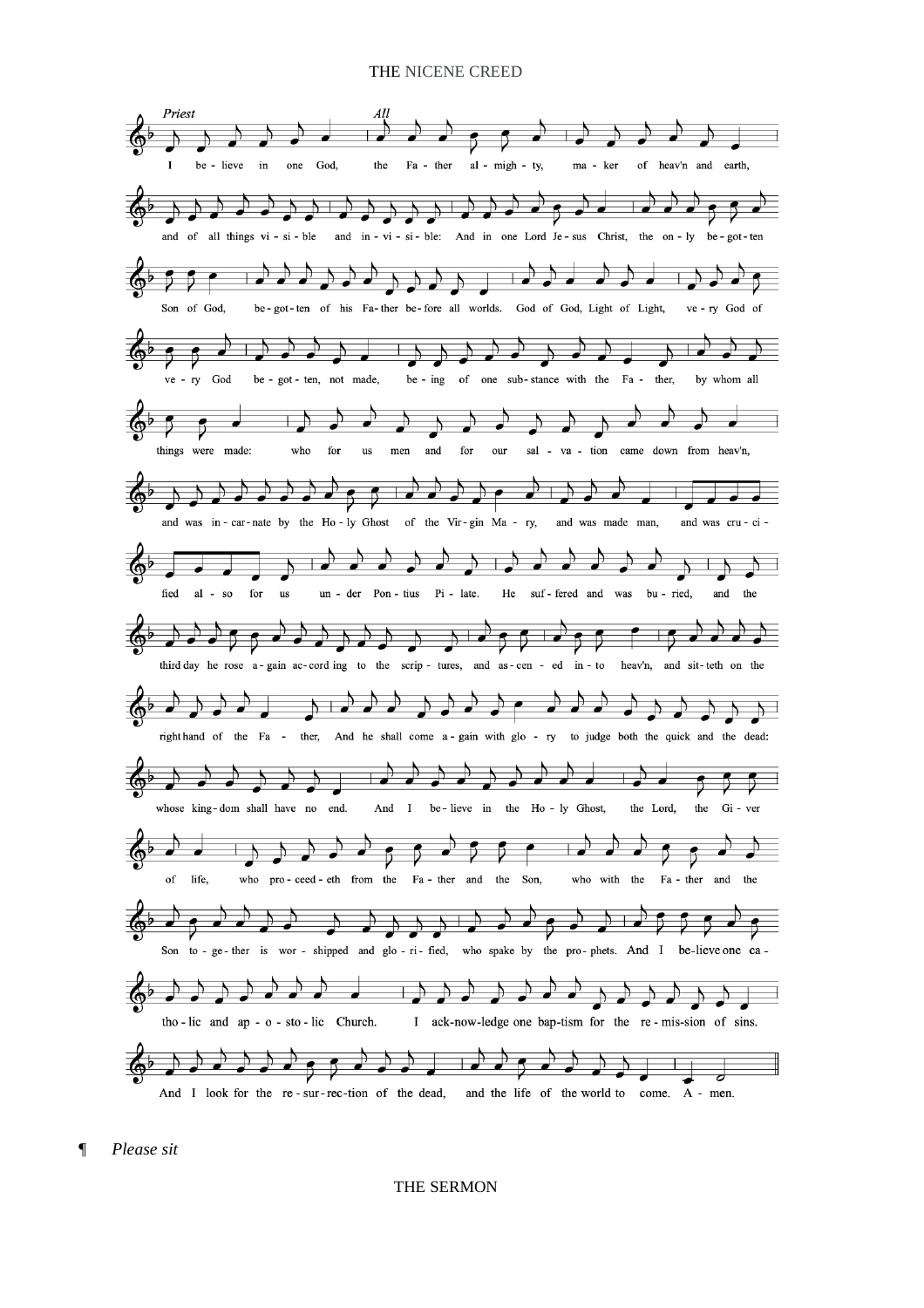#### ¶ *Please stand*

#### **Offertory Hymn NEH 333** *All my hope on God is founded*

#### ¶ *Please kneel or sit*

#### INTERCESSIONS AND INTENTIONS

#### ¶ *Intercessory sentences may be read*

#### Let us pray for the whole state of Christ's Church militant here on earth:

LMIGHTY and ever living God, who by thy holy Apostle hast taught us to make prayers, and supplications, **ALMIGHTY** and ever living God, who by thy holy Apostle hast taught us to make prayers, and supplications, and to give thanks for all men; We humbly beseech thee most mercifully to accept our oblations, and to receive these our prayers, which we offer unto thy Divine Majesty; beseeching thee to inspire continually the Universal Church with the spirit of truth, unity, and concord: And grant that all they that do confess thy holy Name may agree in the truth of thy holy Word, and live in unity and godly love.

We beseech thee also to save and defend all Christian kings, princes and governors; and specially thy servant Elizabeth our Queen; that under her we may be godly and quietly governed: and grant unto her whole council, and to all that are put in authority under her, that they may truly and indifferently minister justice, to the punishment of wickedness and vice, and to the maintenance of thy true religion, and virtue.

Give grace, O heavenly Father, to all Bishops and Curates, that they may, both by their life and doctrine, set forth thy true and lively Word, and rightly and duly administer thy holy Sacraments.

And to all thy People give thy heavenly grace; and especially to this congregation here present; that, with meek heart and due reverence, they may hear, and receive thy holy Word; truly serving thee in holiness and righteousness all the days of their life.

And we most humbly beseech thee, of thy goodness, O Lord, to comfort and succour all them who, in this transitory life, are in trouble, sorrow, need, sickness, or any other adversity. And we also bless thy holy Name for all thy servants departed this life in thy faith and fear; beseeching thee to give us grace so to follow their good examples, that with them we may be partakers of thy heavenly kingdom. Grant this, O Father, for Jesus Christ's sake, our only Mediator and Advocate. **Amen**.

#### **CONFESSION**

 $\mathcal{F}$ E that do truly and earnestly repent you of your sins, and are in love and charity with your neighbours, and YE that do truly and earnestly repent you of your sins, and are in love and charity with your neighbours, and intend to lead a new life, following the commandments of God, and walking from henceforth in his holy ways; Draw near with faith, and take this holy Sacrament to your comfort; and make your humble confession to Almighty God, meekly kneeling upon your knees.

### LMIGHTY God,

**Father of our Lord Jesus Christ, Maker of all things, Judge of all men; We acknowledge and bewail**  A **our manifold sins and wickedness, Which we, from time to time, most grievously have committed, By thought, word, and deed, Against thy Divine Majesty, Provoking most justly thy wrath and indignation against us. We do earnestly repent, And are heartily sorry for these our misdoings; The remembrance of them is grievous unto us; The burden of them is intolerable. Have mercy upon us, Have mercy upon us, most merciful Father; For thy Son our Lord Jesus Christ's sake, Forgive us all that is past; And grant that we may ever hereafter Serve and please thee In newness of life, To the honour and glory of thy Name; Through Jesus Christ our Lord. Amen.** 

#### ABSOLUTION

LMIGHTY God, our heavenly Father, who of his great mercy hath promised forgiveness of sins to all them that with hearty repentance and true faith turn unto him; Have mercy upon you; + pardon and deliver you from all your sins; confirm and strengthen you in all goodness; and bring you to life eternal; through Jesus Christ our Lord. **Amen.** A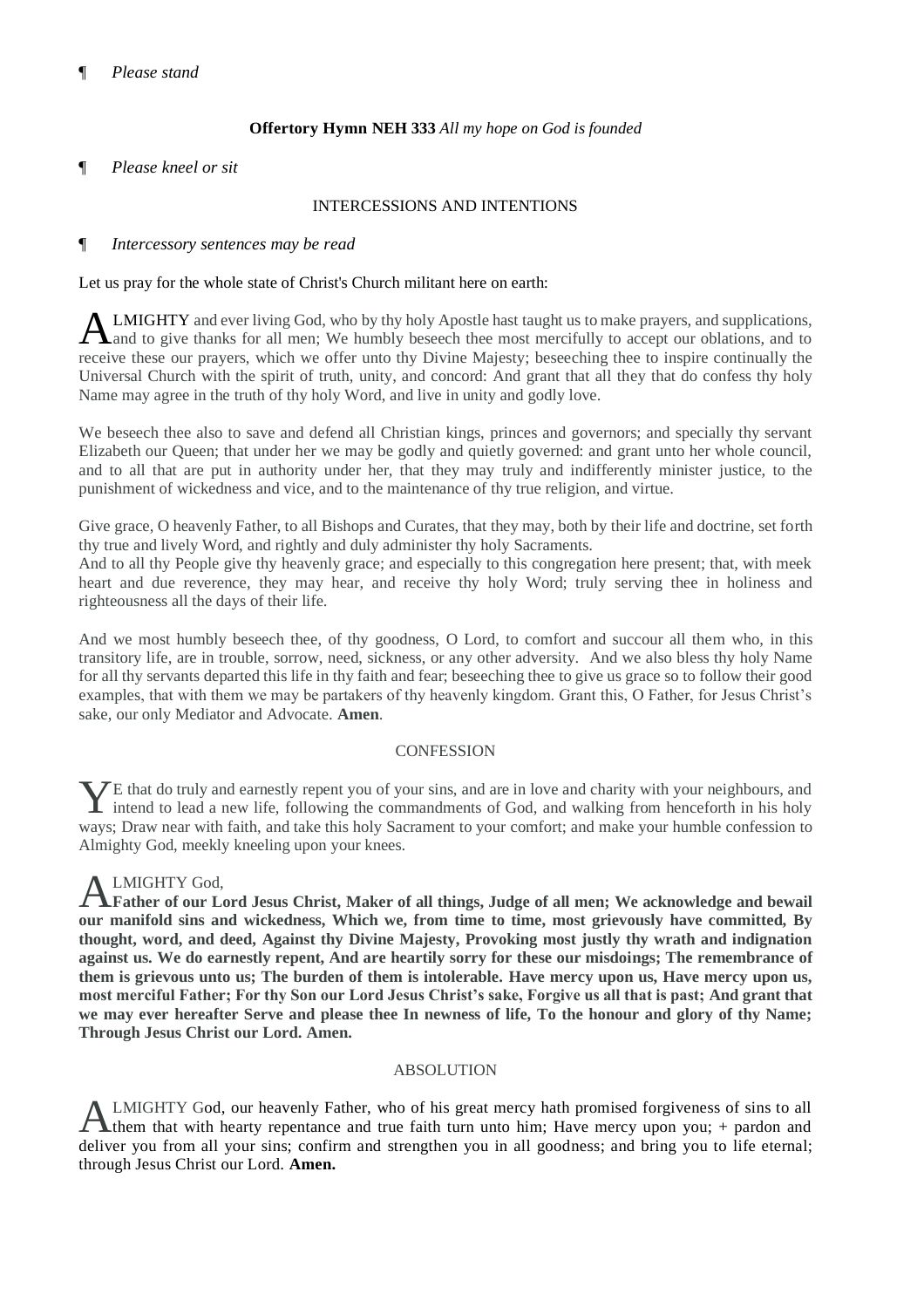#### COMFORTABLE WORDS

EAR what comfortable words our Saviour Christ saith unto all who truly turn to him. *Come unto me, all ye*  **that travail and are heavy laden, and I will refresh you. So God loved the world, that he gave his only-<br>
<b>that travail and are heavy laden, and I will refresh you. So God loved the world, that he gave his only***begotten Son, to the end that all that believe in him should not perish, but have everlasting life.* Hear also what Saint Paul saith. *This is a true saying, and worthy of all men to be received, That Christ Jesus came into the world to save sinners.* Hear also what Saint John saith. *If any man sin, we have an Advocate with the Father, Jesus Christ the righteous; and he is the propitiation for our sins.*

¶ *Please stand*

#### SURSUM CORDA

**The Lord be with you.**  And with thy spirit.

**Lift up your hearts.**  We lift them up unto the Lord.

#### **Let us give thanks to the Lord our God.**

It is meet and right so to do.

It is very meet, right, and our bounden duty, that we should at all times, and in all places, give thanks unto thee, O Lord, Holy Father, Almighty, Everlasting God. Therefore with Angels and Archangels, and with all the company of heaven, we laud and magnify thy glorious Name; evermore praising thee, and singing:

#### SANCTUS AND BENEDICTUS

OLY, holy, holy, Lord God of hosts, heaven and earth are full of thy glory: Glory be to thee, O Lord most High. Amen. + Blessed is he that cometh in the name of the Lord. Hosanna in the highest. H

¶ *Please kneel or sit*

#### PRAYER OF HUMBLE ACCESS

WE do not presume **to come to this thy Table, O merciful Lord, trusting in our own righteousness, but in thy manifold and great mercies. We are not worthy so much as to gather up the crumbs under thy Table. But thou art the same Lord, whose property is always to have mercy: Grant us therefore, gracious Lord, so to eat the flesh of thy dear Son Jesus Christ, and to drink his blood, that our sinful bodies may be made clean by his body, and our souls washed through his most precious blood, and that we may evermore dwell in him, and he in us. Amen.** 

#### PRAYER OF CONSECRATION

LMIGHTY God, our heavenly Father, who of thy tender mercy, didst give thine only Son Jesus Christ to ALMIGHTY God, our heavenly Father, who of thy tender mercy, didst give thine only Son Jesus Christ to suffer death upon the Cross for our redemption; who made there (by his one oblation of himself once offered) a full, perfect, and sufficient sacrifice, oblation, and satisfaction, for the sins of the whole world; and did institute, and in his holy Gospel command us to continue, a perpetual memory of that his precious death, until his coming again: Hear us, O merciful Father, we most humbly beseech thee; and grant that by the power of the Holy Spirit, we receiving these thy creatures of bread and wine, according to thy Son our Saviour Jesus Christ's holy institution, in remembrance of his death and passion, may be partakers of his most blessed + Body and Blood: Who, in the same night that he was betrayed, took Bread; and when he had given thanks, he brake it, and gave it to his disciples, saying: *Take, eat, this is my Body, which is given for you; Do this in remembrance of me.* Likewise, after supper, he took the Cup; and, when he had given thanks, he gave it to them, saying: *Drink ye all of this; for this is my Blood of the New Testament, which is shed for you, and for many, for the remission of sins; Do this, as oft as ye shall drink it, in remembrance of me.* **Amen.**